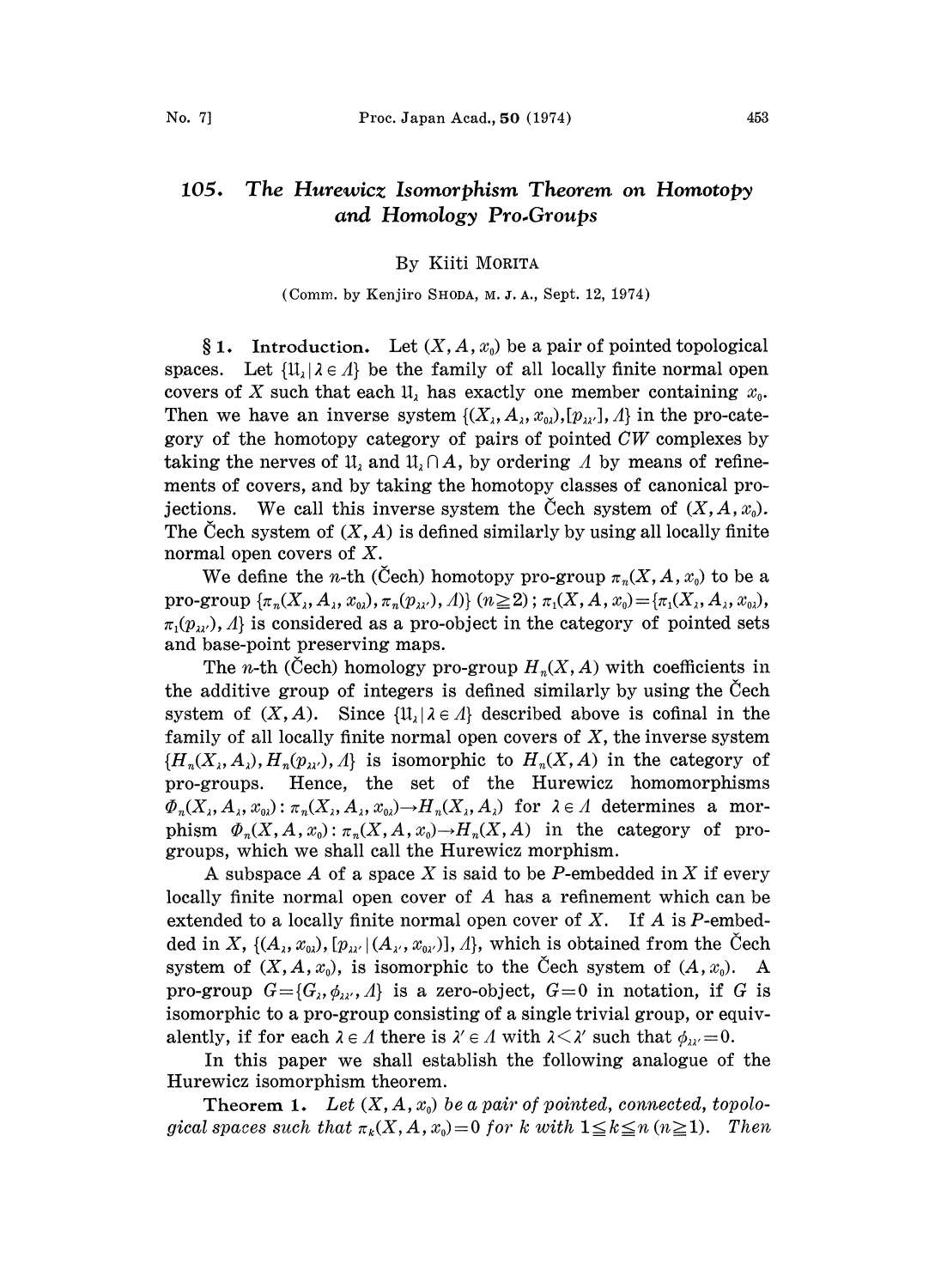### 454 **K. MORITA** [Vol. 50,

 $H_k(X, A) = 0$  for  $1 \le k \le n$ . If A is P-embedded in X and  $\pi_1(A, x_0) = 0$ then the Hurewicz morphism  $\Phi_{n+1}(X, A, x_0): \pi_{n+1}(X, A, x_0) \to H_{n+1}(X, A)$ is an isomorphism.

For the absolute Herewicz isomorphism theorem, its analogue was proved by K. Kuperberg [2] for compact metric spaces,<sup>1</sup> and for the relative Hurewicz isomorphism theorem its analogue was proved by T. Porter [6] for movable pairs of metric compacta with a certain condition. These results, however, are concerned with the limit groups of homotopy and homology pro-groups, but they are direct consequences of our Theorem 1.

§ 2. Some lemmas. Let  $\Re$  be a category. Let  $X = \{X_1, p_{\lambda\lambda}, A\}$ and  $Y = \{Y_u, q_{uu'}, M\}$  be inverse systems (over directed sets) in  $\Re$ . A map of inverse systems, or simply a system map, from  $X$  to  $Y$  consists of a map  $\phi: M \to A$  and a collection  $\{f_{\mu} | \mu \in M\}$  of morphisms  $f_{\mu}: X_{\phi(\mu)} \to Y_{\mu}$ such that for every  $\mu$ ,  $\mu' \in M$  with  $\mu \leq \mu'$  there is  $\lambda \in \Lambda$  such that  $\phi(\mu)$ ,  $\phi(\mu') < \lambda$  and  $f_{\mu}p_{\phi(\mu)\lambda} = q_{\mu\mu'}f_{\mu'}p_{\phi(\mu')\lambda}$ . Two system maps  $f = {\phi, f_{\mu}, M}$  and  $g = {\psi, g_u, M}$  from X to Y is called equivalent if for each  $\mu \in M$  there is  $\lambda \in \Lambda$  such that  $\phi(\mu) \leq \lambda, \psi(\mu) \leq \lambda$  and  $f_{\mu}p_{\phi(\mu)\lambda} = g_{\mu}p_{\psi(\mu)\lambda}$ . The equivalence class containing  $f$  is denoted by  $[f]$ . There is a category whose objects are inverse systems in  $\Re$  and whose morphisms are equivalence classes of system maps. It is called the pro-category of  $\Re$  and is denoted by pro  $(\Re)$ .

If  $\Lambda'$  is a cofinal subset of  $\Lambda$ , then  $\{X_{\lambda}, p_{\lambda\lambda'}, \Lambda\}$  is isomorphic to  $\{X_\lambda, p_{\lambda\prime}, \Lambda'\}\$ in pro ( $\Re$ ).

**Lemma 1.** Let  $(A, \leq)$  be a directed set with order  $\leq$ . Let  $\leq$  be another order in A such that (i)  $\lambda \langle \lambda \rangle \Rightarrow \lambda \langle \lambda \rangle$ , (ii)  $\forall \lambda \in \Lambda, \exists \mu \in \Lambda : \lambda \langle \mu, \lambda \rangle$ and (iii),  $\lambda < \lambda' < \mu' < \mu \Rightarrow \lambda < \mu$ . Then  $(\Lambda, <)$  is also a directed set and any inverse system  $\{X_i, p_{\lambda i'}, (A, \prec)\}\$ in  $\Re$  is isomorphic to  $\{X_i, p_{\lambda i'},$  $(\Lambda, \prec)$  in pro  $(\Re)$ .

**Proof.** The first part is obvious. For any  $\lambda \in \Lambda$ , we choose an element  $\phi(\lambda)$  of A so that  $\lambda \leq \phi(\lambda)$ , and let us define  $f_{\lambda}: X_{\phi(\lambda)} \to X_{\lambda}$  by  $f_{\lambda}$  $=p_{\lambda\phi(\lambda)}$ . On the other hand, let us put  $g_{\lambda}=1: X_{\lambda}\rightarrow X_{\lambda}$ . Then  $f=[\phi, f_{\lambda}, (A, \prec)]$ : { $X_{\lambda}, p_{\lambda}, (A, \prec)$ } $\rightarrow$ { $X_{\lambda}, p_{\lambda}, (A, \prec)$ } and  $g =$ {1,  $g_{\lambda}, (A, \prec)$ }  $\langle \langle \cdot | \cdot | X_{\lambda}, p_{\lambda}, (A, \prec) \rangle \rightarrow \langle X_{\lambda}, p_{\lambda}, (A, \prec) \rangle$  are system maps, and [f][g]=1,  $[g][f]=1.$ 

Lemma 2. Let  $X = \{X_\lambda, p_{\lambda\lambda}, A\}$  and  $Y = \{Y_\lambda, q_{\lambda\lambda}, A\}$  be inverse systems in  $\Re$  over the same directed set  $\Lambda$ . Suppose that for each  $\lambda \in \Lambda$ there exists a morphism  $f_\lambda: X_\lambda \to Y_\lambda$  and for any  $\lambda, \mu \in A$  with  $\lambda \leq \mu$  there  $exists \; \psi_{\lambda\mu} \colon Y_{\mu} \rightarrow X_{\lambda} \; such \; that \ (1) \qquad p_{\lambda\mu} = 0$ 

$$
(1) \t\t\t p_{\lambda\mu} = \psi_{\lambda\mu} f_{\mu}, \t\t f_{\lambda}\psi_{\lambda\mu} = q_{\lambda\mu}.
$$

<sup>1)</sup> The proof in [4, §6] for topological spaces is incorrect. Our proof of Theorem 1 is its rectification.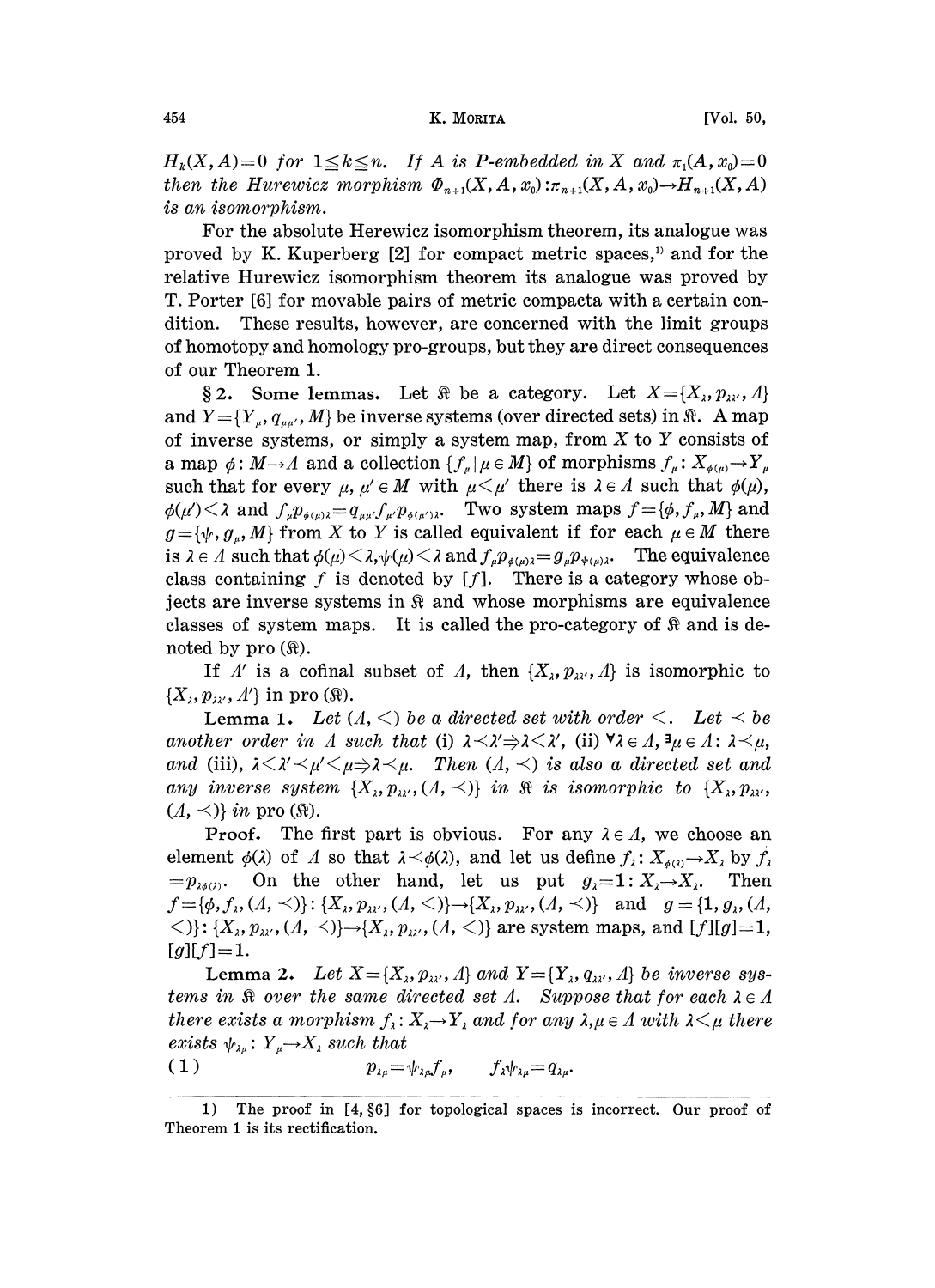Then  $f = \{1, f_{\lambda}, A\}$  defines a system map from X to Y which induces an isomorphism in pro  $(\Re)$ .

**Proof.** For  $\kappa$ ,  $\lambda$ ,  $\mu$ ,  $\nu \in \Lambda$  such that  $\kappa \leq \lambda \leq \mu \leq \nu$ , we have

$$
(2) \qquad \qquad \psi_{\kappa\lambda}q_{\lambda\nu} = \psi_{\kappa\mu}q_{\mu\nu} = p_{\kappa\lambda}\psi_{\lambda\mu}q_{\mu\nu},
$$

since  $\psi_{\mu\mu}q_{\mu\nu}=p_{\mu\lambda}p_{\lambda\mu}\psi_{\mu\nu}=p_{\mu\lambda}q_{\lambda\mu}q_{\mu\nu}-\psi_{\mu\lambda}q_{\lambda\mu}q_{\mu\nu}$ . For each  $\lambda \in \Lambda$  let us choose an element  $\alpha(\lambda) \in \Lambda$  so that  $\lambda \leq \alpha(\lambda)$ , and define  $g_{\lambda}: Y_{\alpha(\lambda)} \to X_{\lambda}$  by  $g_{\lambda} = \psi_{\lambda, \alpha(\lambda)}$ . If  $\kappa < \kappa' < \mu < \nu$  and  $\kappa < \lambda < \lambda' < \mu < \nu$ , then by (1) and (2) we have  $\psi_{\kappa \kappa'} q_{\kappa'}$ ,<br>  $= \psi_{\kappa \mu} q_{\mu\nu} = \psi_{\kappa \lambda'} q_{\lambda' \nu} = p_{\kappa \lambda'} q_{\lambda' \nu} q_{\lambda' \nu}$ . Hence  $g = {\alpha, g_\lambda, \Lambda}$  defines a system map If  $\kappa \langle \kappa' \langle \mu \langle \nu \rangle$  and  $\kappa \langle \lambda' \langle \mu \langle \nu \rangle \rangle$ , then by (1) and (2) we have  $\psi_{\kappa \kappa'} q_{\kappa'}$ . from Y to X. Since  $[f][g]=1$  and  $[g][f]=1$ , this completes the proof of Lemma 2.

Lemma 3. Let  $p_{i+1,i}: (X_i, A_i, x_i) \rightarrow (X_{i+1}, A_{i+1}, x_{i+1}), 0 \le i \le n$ , be continuous maps of pairs of pointed connected simplicial complexes such that

 $\pi_{k+1}(p_{k+1,k})=0: \pi_{k+1}(X_k, A_k, x_k) \rightarrow \pi_{k+1}(X_{k+1}, A_{k+1}, x_{k+1})$ for  $0 \le k \le n$ . Then there is a continuous map  $\psi: (X_0, X_0^n \cup A_0, x_0) \rightarrow (X_n,$  $A_n, x_n$  such that

 $\psi j \simeq p_{n,n-1} \cdots p_{10}$ :  $(X_0, A_0, x_0) \rightarrow (X_n, A_n, x_n),$ 

where  $X_0^k$  is the k-skeleton of  $X_0$  and  $j: (X_0, A_0, x) \rightarrow (X_0, X_0^n \cup A_0, x_0)$  is the inclusion map. Moreover, if  $\pi_1(p_{10}|(A_0, x_0))=0$  and  $\pi_1(p_{10}|(X_0, x_0))$  $=0$ , then  $\psi$  can be chosen so that  $\psi(X_0^1)=x_n$ .

Proof. In what follows, maps are continuous. Assume that  $\pi_1(p_{10}|(A_0, x_0))=0$  and  $\pi_1(p_{10}|(X_0, x_0))=0$ . Putting  $L_0=X_0^0\times I\cup X_0\times 0$  and  $L_k = (X_0^k \cup A_0) \times I \cup X_0 \times 0$  for  $1 \leq k \leq n$ , where  $I = [0,1]$ , let us construct maps.  $\chi_k: L_k \to X_k, k=0, 1, \cdots, n$  with the following properties.

( 3 )  $\chi_0(x, 0) = x$  for  $x \in X_0$ ,  $\chi_0(A_0^0 \times I) \subset A_0$ ;

(4)  $\chi_1(x, 1) = x_1$  for  $x \in X_0^1$ ,  $\chi_1(A_0 \times I) \subset A_1$ ;

( 5 )  $\chi_k |L_{k-1} = p_{k,k-1} \chi_{k-1}$  for  $k \ge 1$ ;

(6)  $\chi_k(x,1) \in A_k$  for  $x \in X_0^k$ ,  $k \geq 0$ .

First, let  $\chi_0$  be defined over  $X_0 \times 0$  by (3). For  $x \in X_0^0$  let  $\chi_0(x, t)$  be a path from x to  $x_0$  so that it lies in  $A_0$  if  $x \in A_0^0$ . Next, let  $E^1$  be a 1simplex in  $X_0$  (resp.  $A_0$ ). Then  $\chi_0$  defines a map  $\alpha$  from  $(E^1 \times 0 \cup E^1 \times I)$ ,  $E^1 \times 1$ ) to  $(X_0, x_0)$  (resp.  $(A_0, x_0)$ ). Since  $\pi_1(p_{10}|(X_0, x_0))=0$  and  $\pi_1(p_{10} | (A_0, x_0)) = 0$ ,  $p_{10} \alpha$  is homotopic in  $X_1$  (resp.  $A_1$ ) relative to  $\dot{E}^1 \times 1$  to a map from  $E^1 \times 0 \cup \dot{E}^1 \times I$  to  $x_1$ . This homotopy yields an extension  $\beta$ a map from  $E^1 \times 0 \cup E^1 \times I$  to  $x_1$ . This homotopy yields an extension  $\beta$  of  $p_{10} \alpha$  over  $E^1 \times I$  such that  $\beta(E^1 \times I) = x_1$  and  $\beta(E^1 \times I) \subset A_1$  if  $E^1 \subset A_0$ . Hence  $p_{10}\chi_0$  is extended to a map  $\chi_1: L_0 \cup X_0^1 \times I \to X_1$  such that  $\chi_1(X_0^1 \times I)$ <br>=  $x_1$  and  $\chi_1(A_0^1 \times I) \subset A_1$ . Then by the homotopy extension theorem  $\chi_1$  $=x_1$  and  $\chi_1(A_0^1 \times I) \subset A_1$ . Then by the homotopy extension theorem  $\chi_1$ is extended over  $L_0 \cup (X_0^1 \times I) \cup (A_0 \times I)$  such that  $\chi_1(A_0 \times I) \subset A_1$ . Since  $L_1 = L_0 \cup (X_0^1 \times I) \cup (A_0 \times I)$ , the extended map  $\chi_1$  satisfies (4), (5) and (6)<br>with  $k=1$ .<br>For  $k \ge 2$ , suppose that  $\chi_{k-1}$  has been constructed. Let  $E^k$  be a kwith  $k = 1$ .

simplex in  $X_0-A_0$ . Then  $\chi_{k-1}$  induces a map  $\alpha$  from  $(E^k \times 0 \cup E^k \times I)$ ,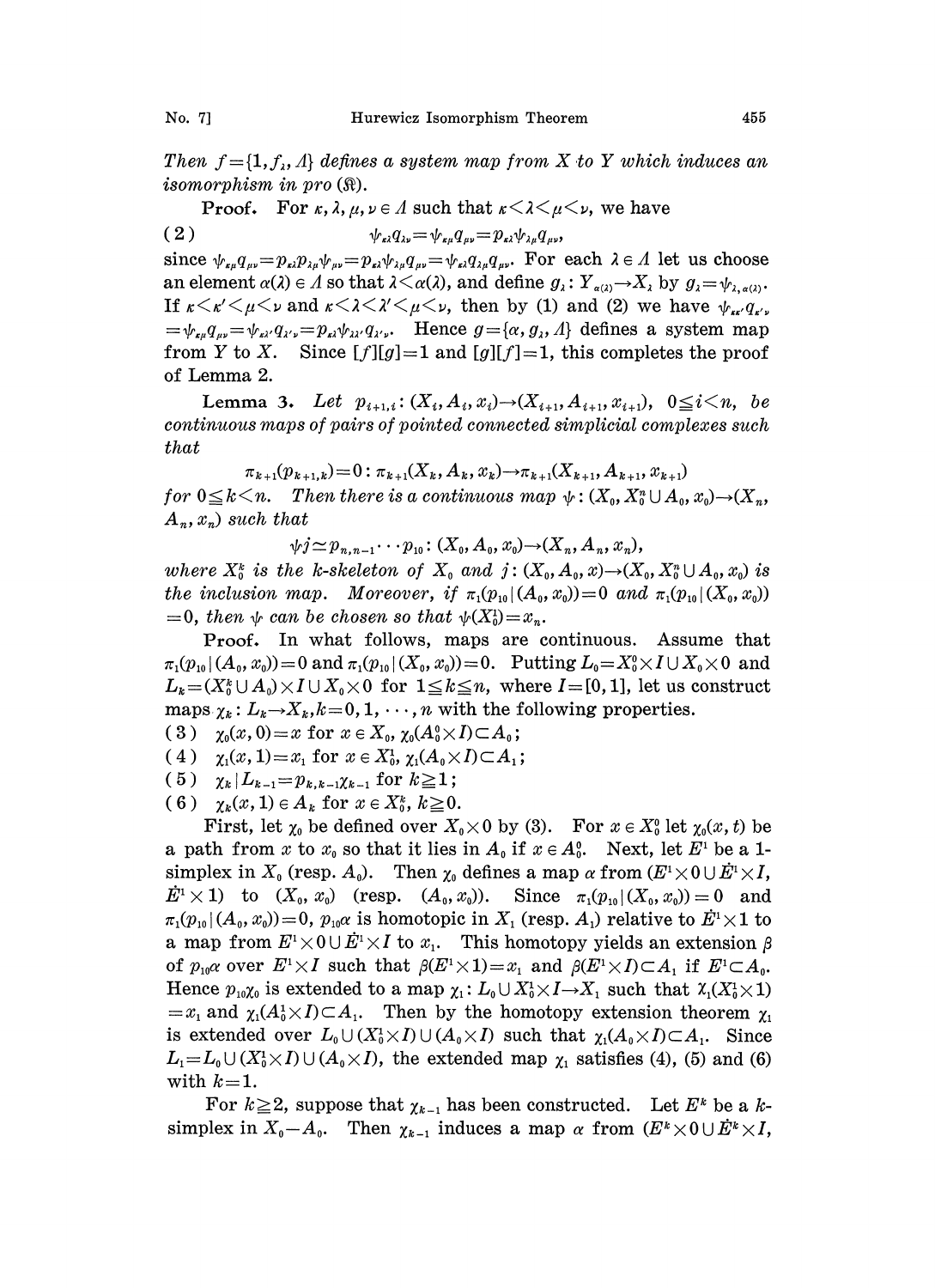$E^k \times 1, x \times 1$ ) to  $(X_{k-1}, A_{k-1}, x_{k-1})$  where  $x \in E^k \cap X_0^0$ . Since  $\pi_k(p_{k,k-1})$ =0,  $p_{k,k-1}$  is homotopic relative to  $\dot{E}^k \times 1$  to a map from  $E^k \times 0 \cup \dot{E}^k$  $\times I$  to  $A_k$ . This homotopy yields an extension  $\beta$  of  $p_{k,k-1}$  over  $E^k \times I$ such that  $\beta(E^k \times 1) \subset A_k$ . Hence we can find  $\chi_k$  satisfying (5) and (6). Therefore by induction on k we can find  $\chi_k$  satisfying (5) and (6) for all k with  $2 \leq k \leq n$ . Here we note that  $\chi_n(x, 1) = x_n$  for  $x \in X_0^1$ .

Finally, by the homotopy extension theorem there is a map  $\theta: X_0$  $\times I \rightarrow X_n$  such that  $\theta | L_n = \chi_n$ . Let us put  $\psi(x) = \theta(x, 1)$  for  $x \in X_0$ . Then  $\psi$  has the desired properties. This proves the second part of Lemma 3.

The first part is proved similarly; it is essentially due to Mardestic [3].

§ 3. Proof of Theorem 1. Assume  $\pi_1(A, x_0) = 0$  and  $\pi_1(X, A, x_0)$  $=0$ . Then by the exactness of the sequence of homotopy pro-groups (cf. [3], [5]) we have  $\pi_1(X, x_0) = 0$ . Hence for each  $\lambda \in A$  there is  $\mu \in A$ which admits a sequence  $\{\lambda_0, \lambda_1, \dots, \lambda_n\}$  in A such that  $\lambda < \lambda_n < \dots < \lambda_0$  $\langle \mu \text{ and } p_{\lambda_{i+1}\lambda_i}: (X_{\lambda_i}, A_{\lambda_i}, x_{0\lambda_i}) \rightarrow (X_{\lambda_{i+1}}, A_{\lambda_{i+1}}, x_{0\lambda_{i+1}}), i=0, 1, \dots, n-1 \text{ satis-}$ fy the conditions in Lemma 3 (with the subscripts  $i$  there replaced by  $\lambda_i$ ). In such a case we write  $\lambda \leq \mu$ . Then by Lemmas 1 and 3 the inverse system  $\{(X_1, A_2, x_{0\lambda}), [p_{\lambda\lambda}, A_1, A_2, A_2]\}$  is isomorphic to the Cech system of  $(X, A, x_0)$  and for  $\lambda, \mu \in A$  with  $\lambda \leq \mu$  there exists a map  $\phi_{\lambda \mu} : (X_\mu, X_\mu^n \cup A_\mu, \Pi)$  $x_{0\mu} \rightarrow (X_{\lambda}, A_{\lambda}, x_{0\lambda})$  such that  $p_{\lambda\mu} \simeq \phi_{\lambda\mu} j_{\mu} : (X_{\mu}, A_{\mu}, x_{0\mu}) \rightarrow (X_{\lambda}, A_{\lambda}, x_{0\lambda})$  and  $\phi_{\lambda\mu}(X_{\mu}^n\cup A_{\mu})\subset A_{\lambda}, \phi_{\lambda\mu}(X_{\mu}^1)=x_{0\lambda}$ , where  $j_{\mu}:(X_{\mu},A_{\mu},x_{0\mu})\to (X_{\mu},X_{\mu}^n\cup A_{\mu},x_{0\mu})$  is the inclusion map. Let us now construct the quotient space  $Y_{\mu} = X_{\mu}/X_{\mu}^{1}$ and put  $B_{\mu}=(X_{\mu}^{n}\cup A_{\mu})/X_{\mu}^{1}$ ; let  $g_{\mu}:(X_{\mu},X_{\mu}^{n}\cup A_{\mu},x_{0\mu})\to(Y_{\mu},B_{\mu},y_{0\mu})$  be the quotient map. Then there is a map  $\psi_{\lambda\mu} : (Y_{\mu}, B_{\mu}, y_{0\mu}) \rightarrow (X_{\lambda}, A_{\lambda}, x_{0\lambda})$  such that  $\phi_{\lambda\mu} = \psi_{\lambda\mu}g_{\mu}$ . It is to be noted that  $\pi_k(Y_\mu, B_\mu, y_{0\mu}) = 0$  for  $1 \leq k \leq n$ ,  $\pi_1(B_\mu, y_{0\mu}) = 0$ , and  $(Y_\mu, B_\mu)$  is a pair of connected CW complexes. Thus, the usual Hurewicz homomorphism

 $\Phi_{n+1}(Y_{\mu},B_{\mu},y_{0\mu})$ :  $\pi_{n+1}(Y_{\mu},B_{\mu},y_{0\mu}) \rightarrow H_{n+1}(Y_{\mu},B_{\mu})$ is an isomorphism. If we put

$$
\theta_{\lambda\mu} = \pi_{n+1}(\psi_{\lambda\mu}) \circ \Phi_{n+1}(Y_{\mu}, B_{\mu}, y_{0\mu})^{-1} \circ H_{n+1}(g_{\mu}j_{\mu}) : \nH_{n+1}(X_{\mu}, A_{\mu}) \to \pi_{n+1}(X_{\lambda}, A_{\lambda}, x_{0\lambda}),
$$

then we have

$$
\theta_{\lambda\mu} \circ \Phi_{n+1}(X_u, A_\mu, x_{0\mu}) = \pi_{n+1}(p_{\lambda\mu}),
$$
  

$$
\Phi_{n+1}(X_\lambda, A_\lambda, x_{0\lambda}) \circ \theta_{\lambda\mu} = H_{n+1}(p_{\lambda\mu}).
$$

Therefore, by Lemma 2,  $\{1, \Phi_{n+1}(X_\lambda,A_\lambda,x_{0\lambda}), (A, \prec)\}\$  defines an isomorphism from  $\{\pi_{n+1}(X_1, A_1, x_{0\lambda}), \pi_{n+1}(p_{\lambda\lambda'}, A_1, A_2)\}$  to  $\{H_{n+1}(X_1, A_1), H_{n+1}(p_{\lambda\lambda'}, A_1, A_2)\}$  $(A, \leq)$ . Thus the second part of Theorem 1 is proved.

The first part is proved similarly (but more easily since  $H_k(X_n)$ ,  $X_{\mu}^n \cup A_{\mu}$ )=0 for  $1 \leq k \leq n$ ).